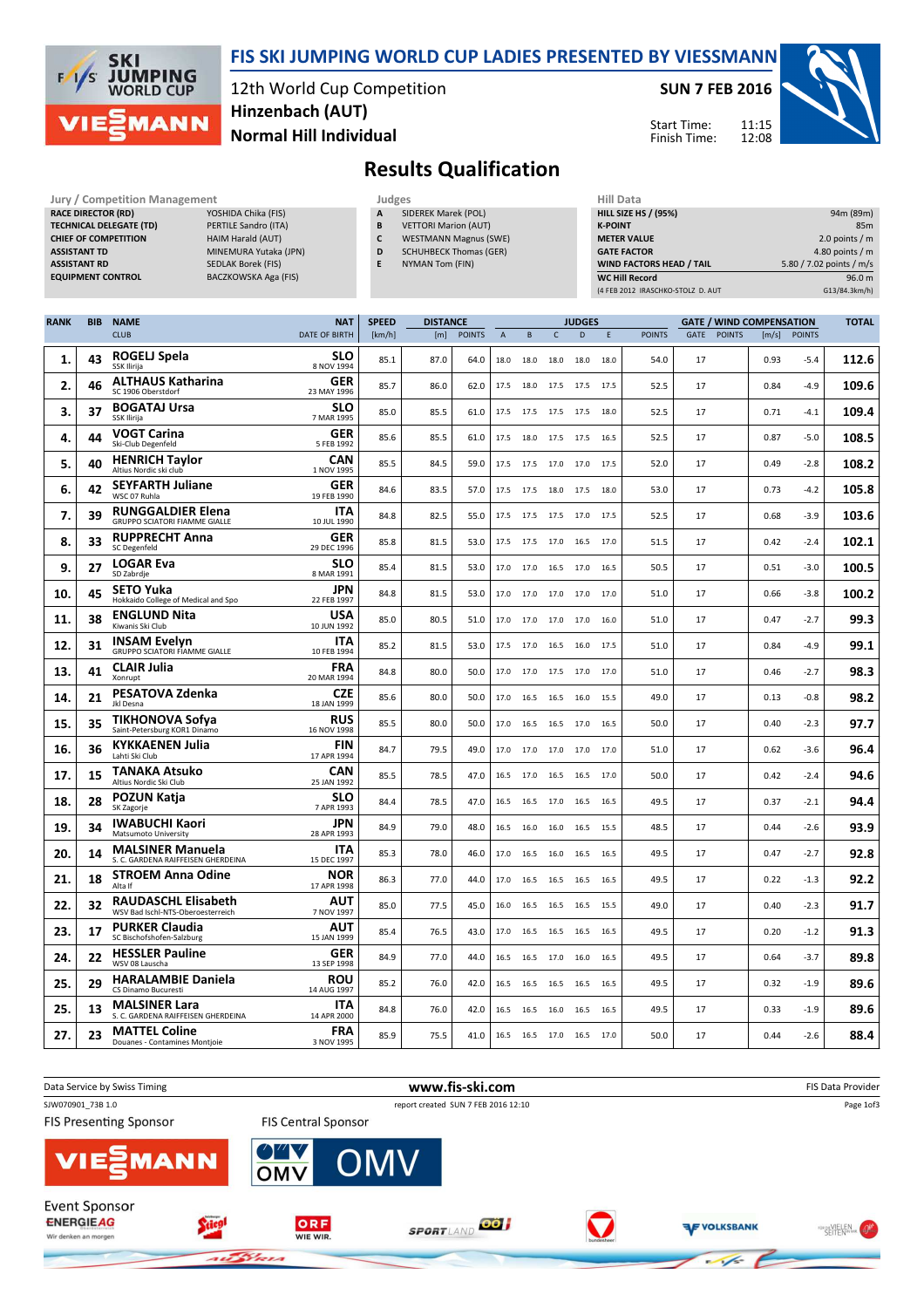



#### 12th World Cup Competition Normal Hill Individual Hinzenbach (AUT)

SUN 7 FEB 2016

Start Time: Finish Time: 11:15 12:08



### Results Qualification

| <b>CLUB</b><br><b>POINTS</b><br>E<br><b>POINTS</b><br>[m/s]<br><b>POINTS</b><br>DATE OF BIRTH<br>[m]<br>$\overline{A}$<br>B<br>$\mathsf{C}$<br>D<br><b>POINTS</b><br>GATE<br>[km/h]<br><b>HUGHES Abby</b><br>USA<br>20<br>28.<br>85.6<br>77.5<br>46.0<br>$-3.1$<br>45.0<br>17<br>0.53<br>15.0<br>16.0<br>15.5 15.5 15.0<br>Womens Ski Jumping USA<br>21 JUN 1989<br><b>KABLUKOVA Ksenia</b><br><b>RUS</b><br>19<br>29.<br>85.4<br>76.0<br>47.0<br>17<br>0.20<br>42.0<br>$-1.2$<br>16.0<br>16.0<br>15.5<br>15.5<br>15.5<br><b>Sdushor Start</b><br>16 JUN 1998<br><b>REISCH Agnes</b><br>GER<br>30.<br>24<br>$-3.9$<br>85.2<br>76.0<br>49.5<br>17<br>0.67<br>42.0<br>16.5 16.5 17.0<br>16.5<br>16.5<br>Wsv Isny<br>11 OCT 1999<br><b>Not Qualified</b><br><b>OPSETH Silje</b><br><b>NOR</b><br>16<br>31.<br>85.6<br>17<br>73.5<br>37.0<br>16.0<br>16.0 17.0<br>16.0<br>16.0<br>48.0<br>0.01<br>$-0.1$<br>Holevaringen Il<br>28 APR 1999<br>JAHR Line<br><b>NOR</b><br>32.<br>30<br>17<br>85.1<br>73.0<br>36.0<br>49.0<br>0.24<br>$-1.4$<br>16.5<br>16.0<br>16.0<br>16.5<br>16.5<br>Vikersund IF<br>16 JAN 1984<br><b>RAJDA Kinga</b><br><b>POL</b><br>12<br>32.<br>85.1<br>75.5<br>17<br>0.50<br>41.0<br>45.5<br>$-2.9$<br>16.0<br>15.0 15.5<br>15.0<br>15.0<br>Ss-R Lzs sokol szczyrk<br>22 DEC 2000<br><b>LUSSI Nina</b><br>USA<br>34.<br>6<br>85.6<br>74.5<br>49.5<br>17<br>1.00<br>$-5.8$<br>39.0<br>16.5<br>16.5<br>16.5 17.0 16.5<br>New York Ski Ed Foundation<br>29 MAR 1994<br><b>GLADYSHEVA Anastasiya</b><br><b>RUS</b><br>35.<br>26<br>84.9<br>0.37<br>73.0<br>36.0<br>48.5<br>17<br>$-2.1$<br>16.5<br>15.5<br>16.0<br>16.5<br>16.0<br>Ski school SDUSSHOR Start SCT Berez<br>27 NOV 1987<br><b>GERAGHTY-MOATS Tara</b><br>USA<br>36.<br>25<br>85.1<br>72.5<br>35.0<br>16.0<br>16.0<br>16.0<br>16.5<br>48.0<br>17<br>0.12<br>$-0.7$<br>16.0<br>New York Ski Ed Foundation<br>12 APR 1993<br>RAJNOCHOVA Michaela<br><b>CZE</b><br>37.<br>7<br>85.9<br>73.0<br>36.0<br>48.0<br>17<br>0.37<br>$-2.1$<br>16.0<br>16.0<br>16.5<br>16.0<br>16.0<br>TJ Roznov pod Radhostem<br>30 MAY 1997<br>AUT<br><b>SCHOITSCH Sonja</b><br>38.<br>85.3<br>74.0<br>17<br>0.61<br>$-3.5$<br>38.0<br>46.5<br>15.0<br>16.0 16.5 15.5<br>14.5<br>SV Achomitz-Kaernten<br>5 FEB 1997<br><b>HUBER Julia</b><br>AUT<br>39.<br>3<br>85.3<br>72.5<br>17<br>0.84<br>35.0<br>47.5<br>-4.9<br>15.5<br>16.0 16.0 16.5<br>15.5<br>SK Rottenmann-Steiermark<br>29 NOV 1998<br><b>KUSTOVA Alexandra</b><br><b>RUS</b><br>9<br>40.<br>85.0<br>71.0<br>17<br>0.31<br>32.0<br>46.5<br>$-1.8$<br>15.0<br>15.5<br>15.5<br>15.5<br>16.0<br>SK MO SHVSM ODYSHS CSP<br>26 AUG 1998<br><b>POL</b><br><b>SZWAB Joanna</b><br>4<br>72.0<br>0.90<br>41.<br>85.5<br>34.0<br>47.5<br>17<br>-5.2<br>16.0<br>16.0<br>15.5<br>16.5<br>15.5<br><b>KS Chocholow</b><br>17 FEB 1997<br><b>SEPANDJ Jasmine</b><br><b>CAN</b><br>42.<br>5<br>70.0<br>85.1<br>30.0<br>17<br>1.04<br>$-6.0$<br>15.0<br>15.5<br>15.5<br>16.0<br>14.5<br>46.0<br>Altius Nordic ski club<br>5 APR 1995<br><b>INDRACKOVA Karolina</b><br><b>CZE</b><br>10<br>43.<br>84.5<br>67.0<br>24.0<br>44.5<br>17<br>0.38<br>$-2.2$<br>14.5<br>15.0 15.0 15.5<br>13.5<br>Jkl Desna<br>26 AUG 1997<br>MRAKOTOVA Jana<br>CZE<br>2<br>44.<br>85.0<br>67.0<br>24.0<br>14.5<br>15.5 16.0<br>16.0<br>14.5<br>46.0<br>17<br>0.74<br>-4.3<br>Jkl Desna<br>24 JUL 1999<br><b>PALASZ Magdalena</b><br><b>POL</b><br>8<br>45.<br>17<br>0.75<br>84.4<br>66.5<br>23.0<br>46.5<br>$-4.3$<br>16.0<br>15.5 15.0 15.5<br>15.5<br>Uks Soltysianie<br>29 AUG 1995<br>Prequalified<br><b>PINKELNIG Eva</b><br>AUT<br>47<br>85.2<br>83.5<br>57.0<br>17<br>0.71<br>$-4.1$<br>SK Kehlegg-Vorarlberg<br>27 MAY 1988<br><b>AVVAKUMOVA Irina</b><br><b>RUS</b><br>48<br>85.3<br>83.0<br>56.0<br>17<br>0.95<br>$-5.5$<br>Moscow RGSH Stolitsa Dinamo<br>14 SEP 1991<br>JPN<br><b>ITO Yuki</b><br>49<br>84.5<br>78.0<br>46.0<br>17<br>0.59<br>$-3.4$<br>Tsuchiya Home Ski Team<br>10 MAY 1994<br><b>SLO</b><br><b>KLINEC Ema</b><br>50<br>85.4<br>84.5<br>59.0<br>17<br>0.47<br>$-2.7$<br>Ssk Alpina ziri<br>2 JUL 1998<br><b>HOELZL Chiara</b><br><b>AUT</b><br>51<br>84.6<br>82.5<br>17<br>$-3.8$<br>55.0<br>0.66<br>SV Schwarzach-Salzburg<br>18 JUL 1997<br>SEIFRIEDSBERGER Jacqueline<br>AUT<br>52<br>90.0<br>70.0<br>85.6<br>17<br>0.65<br>$-3.8$<br>SC Waldzell-Oberoesterreich<br>20 JAN 1991<br><b>LUNDBY Maren</b><br><b>NOR</b><br>53<br>85.0<br>85.0<br>60.0<br>0.82<br>$-4.8$<br>17<br>Kolbukameratene<br>7 SEP 1994<br><b>SLO</b><br>VTIC Maja<br>54<br>85.2<br>17<br>0.79<br>83.0<br>56.0<br>$-4.6$<br>SD Zabrdje<br>27 JAN 1988<br><b>IRASCHKO-STOLZ Daniela</b><br>AUT<br>55<br><b>DNS</b><br>WSV Eisenerz-Steiermark<br>21 NOV 1983<br><b>TAKANASHI Sara</b><br>JPN<br>56<br>85.0<br>86.0<br>62.0<br>C <sub>16</sub><br>$-0.01$<br>0.1 | <b>RANK</b> | <b>BIB</b> | <b>NAME</b> | <b>NAT</b> | <b>SPEED</b> | <b>DISTANCE</b> |  | <b>JUDGES</b> |  |  |  | <b>GATE / WIND COMPENSATION</b> | <b>TOTAL</b> |  |      |
|----------------------------------------------------------------------------------------------------------------------------------------------------------------------------------------------------------------------------------------------------------------------------------------------------------------------------------------------------------------------------------------------------------------------------------------------------------------------------------------------------------------------------------------------------------------------------------------------------------------------------------------------------------------------------------------------------------------------------------------------------------------------------------------------------------------------------------------------------------------------------------------------------------------------------------------------------------------------------------------------------------------------------------------------------------------------------------------------------------------------------------------------------------------------------------------------------------------------------------------------------------------------------------------------------------------------------------------------------------------------------------------------------------------------------------------------------------------------------------------------------------------------------------------------------------------------------------------------------------------------------------------------------------------------------------------------------------------------------------------------------------------------------------------------------------------------------------------------------------------------------------------------------------------------------------------------------------------------------------------------------------------------------------------------------------------------------------------------------------------------------------------------------------------------------------------------------------------------------------------------------------------------------------------------------------------------------------------------------------------------------------------------------------------------------------------------------------------------------------------------------------------------------------------------------------------------------------------------------------------------------------------------------------------------------------------------------------------------------------------------------------------------------------------------------------------------------------------------------------------------------------------------------------------------------------------------------------------------------------------------------------------------------------------------------------------------------------------------------------------------------------------------------------------------------------------------------------------------------------------------------------------------------------------------------------------------------------------------------------------------------------------------------------------------------------------------------------------------------------------------------------------------------------------------------------------------------------------------------------------------------------------------------------------------------------------------------------------------------------------------------------------------------------------------------------------------------------------------------------------------------------------------------------------------------------------------------------------------------------------------------------------------------------------------------------------------------------------------------------------------------------------------------------------------------------------------------------------------------------------------------------------------------------------------------------------------------------------------------------------------------------------------------------------------------------------------------------------------------------------------------------------------------------------------------------------------------------------------------------------------------------------------------------------------------------------------------------------------------------------------------------------------------------------------------------------------------------------------|-------------|------------|-------------|------------|--------------|-----------------|--|---------------|--|--|--|---------------------------------|--------------|--|------|
|                                                                                                                                                                                                                                                                                                                                                                                                                                                                                                                                                                                                                                                                                                                                                                                                                                                                                                                                                                                                                                                                                                                                                                                                                                                                                                                                                                                                                                                                                                                                                                                                                                                                                                                                                                                                                                                                                                                                                                                                                                                                                                                                                                                                                                                                                                                                                                                                                                                                                                                                                                                                                                                                                                                                                                                                                                                                                                                                                                                                                                                                                                                                                                                                                                                                                                                                                                                                                                                                                                                                                                                                                                                                                                                                                                                                                                                                                                                                                                                                                                                                                                                                                                                                                                                                                                                                                                                                                                                                                                                                                                                                                                                                                                                                                                                                                                              |             |            |             |            |              |                 |  |               |  |  |  |                                 |              |  |      |
|                                                                                                                                                                                                                                                                                                                                                                                                                                                                                                                                                                                                                                                                                                                                                                                                                                                                                                                                                                                                                                                                                                                                                                                                                                                                                                                                                                                                                                                                                                                                                                                                                                                                                                                                                                                                                                                                                                                                                                                                                                                                                                                                                                                                                                                                                                                                                                                                                                                                                                                                                                                                                                                                                                                                                                                                                                                                                                                                                                                                                                                                                                                                                                                                                                                                                                                                                                                                                                                                                                                                                                                                                                                                                                                                                                                                                                                                                                                                                                                                                                                                                                                                                                                                                                                                                                                                                                                                                                                                                                                                                                                                                                                                                                                                                                                                                                              |             |            |             |            |              |                 |  |               |  |  |  |                                 |              |  | 87.9 |
|                                                                                                                                                                                                                                                                                                                                                                                                                                                                                                                                                                                                                                                                                                                                                                                                                                                                                                                                                                                                                                                                                                                                                                                                                                                                                                                                                                                                                                                                                                                                                                                                                                                                                                                                                                                                                                                                                                                                                                                                                                                                                                                                                                                                                                                                                                                                                                                                                                                                                                                                                                                                                                                                                                                                                                                                                                                                                                                                                                                                                                                                                                                                                                                                                                                                                                                                                                                                                                                                                                                                                                                                                                                                                                                                                                                                                                                                                                                                                                                                                                                                                                                                                                                                                                                                                                                                                                                                                                                                                                                                                                                                                                                                                                                                                                                                                                              |             |            |             |            |              |                 |  |               |  |  |  |                                 |              |  | 87.8 |
|                                                                                                                                                                                                                                                                                                                                                                                                                                                                                                                                                                                                                                                                                                                                                                                                                                                                                                                                                                                                                                                                                                                                                                                                                                                                                                                                                                                                                                                                                                                                                                                                                                                                                                                                                                                                                                                                                                                                                                                                                                                                                                                                                                                                                                                                                                                                                                                                                                                                                                                                                                                                                                                                                                                                                                                                                                                                                                                                                                                                                                                                                                                                                                                                                                                                                                                                                                                                                                                                                                                                                                                                                                                                                                                                                                                                                                                                                                                                                                                                                                                                                                                                                                                                                                                                                                                                                                                                                                                                                                                                                                                                                                                                                                                                                                                                                                              |             |            |             |            |              |                 |  |               |  |  |  |                                 |              |  | 87.6 |
|                                                                                                                                                                                                                                                                                                                                                                                                                                                                                                                                                                                                                                                                                                                                                                                                                                                                                                                                                                                                                                                                                                                                                                                                                                                                                                                                                                                                                                                                                                                                                                                                                                                                                                                                                                                                                                                                                                                                                                                                                                                                                                                                                                                                                                                                                                                                                                                                                                                                                                                                                                                                                                                                                                                                                                                                                                                                                                                                                                                                                                                                                                                                                                                                                                                                                                                                                                                                                                                                                                                                                                                                                                                                                                                                                                                                                                                                                                                                                                                                                                                                                                                                                                                                                                                                                                                                                                                                                                                                                                                                                                                                                                                                                                                                                                                                                                              |             |            |             |            |              |                 |  |               |  |  |  |                                 |              |  |      |
|                                                                                                                                                                                                                                                                                                                                                                                                                                                                                                                                                                                                                                                                                                                                                                                                                                                                                                                                                                                                                                                                                                                                                                                                                                                                                                                                                                                                                                                                                                                                                                                                                                                                                                                                                                                                                                                                                                                                                                                                                                                                                                                                                                                                                                                                                                                                                                                                                                                                                                                                                                                                                                                                                                                                                                                                                                                                                                                                                                                                                                                                                                                                                                                                                                                                                                                                                                                                                                                                                                                                                                                                                                                                                                                                                                                                                                                                                                                                                                                                                                                                                                                                                                                                                                                                                                                                                                                                                                                                                                                                                                                                                                                                                                                                                                                                                                              |             |            |             |            |              |                 |  |               |  |  |  |                                 |              |  |      |
|                                                                                                                                                                                                                                                                                                                                                                                                                                                                                                                                                                                                                                                                                                                                                                                                                                                                                                                                                                                                                                                                                                                                                                                                                                                                                                                                                                                                                                                                                                                                                                                                                                                                                                                                                                                                                                                                                                                                                                                                                                                                                                                                                                                                                                                                                                                                                                                                                                                                                                                                                                                                                                                                                                                                                                                                                                                                                                                                                                                                                                                                                                                                                                                                                                                                                                                                                                                                                                                                                                                                                                                                                                                                                                                                                                                                                                                                                                                                                                                                                                                                                                                                                                                                                                                                                                                                                                                                                                                                                                                                                                                                                                                                                                                                                                                                                                              |             |            |             |            |              |                 |  |               |  |  |  |                                 |              |  | 84.9 |
|                                                                                                                                                                                                                                                                                                                                                                                                                                                                                                                                                                                                                                                                                                                                                                                                                                                                                                                                                                                                                                                                                                                                                                                                                                                                                                                                                                                                                                                                                                                                                                                                                                                                                                                                                                                                                                                                                                                                                                                                                                                                                                                                                                                                                                                                                                                                                                                                                                                                                                                                                                                                                                                                                                                                                                                                                                                                                                                                                                                                                                                                                                                                                                                                                                                                                                                                                                                                                                                                                                                                                                                                                                                                                                                                                                                                                                                                                                                                                                                                                                                                                                                                                                                                                                                                                                                                                                                                                                                                                                                                                                                                                                                                                                                                                                                                                                              |             |            |             |            |              |                 |  |               |  |  |  |                                 |              |  | 83.6 |
|                                                                                                                                                                                                                                                                                                                                                                                                                                                                                                                                                                                                                                                                                                                                                                                                                                                                                                                                                                                                                                                                                                                                                                                                                                                                                                                                                                                                                                                                                                                                                                                                                                                                                                                                                                                                                                                                                                                                                                                                                                                                                                                                                                                                                                                                                                                                                                                                                                                                                                                                                                                                                                                                                                                                                                                                                                                                                                                                                                                                                                                                                                                                                                                                                                                                                                                                                                                                                                                                                                                                                                                                                                                                                                                                                                                                                                                                                                                                                                                                                                                                                                                                                                                                                                                                                                                                                                                                                                                                                                                                                                                                                                                                                                                                                                                                                                              |             |            |             |            |              |                 |  |               |  |  |  |                                 |              |  | 83.6 |
|                                                                                                                                                                                                                                                                                                                                                                                                                                                                                                                                                                                                                                                                                                                                                                                                                                                                                                                                                                                                                                                                                                                                                                                                                                                                                                                                                                                                                                                                                                                                                                                                                                                                                                                                                                                                                                                                                                                                                                                                                                                                                                                                                                                                                                                                                                                                                                                                                                                                                                                                                                                                                                                                                                                                                                                                                                                                                                                                                                                                                                                                                                                                                                                                                                                                                                                                                                                                                                                                                                                                                                                                                                                                                                                                                                                                                                                                                                                                                                                                                                                                                                                                                                                                                                                                                                                                                                                                                                                                                                                                                                                                                                                                                                                                                                                                                                              |             |            |             |            |              |                 |  |               |  |  |  |                                 |              |  | 82.7 |
|                                                                                                                                                                                                                                                                                                                                                                                                                                                                                                                                                                                                                                                                                                                                                                                                                                                                                                                                                                                                                                                                                                                                                                                                                                                                                                                                                                                                                                                                                                                                                                                                                                                                                                                                                                                                                                                                                                                                                                                                                                                                                                                                                                                                                                                                                                                                                                                                                                                                                                                                                                                                                                                                                                                                                                                                                                                                                                                                                                                                                                                                                                                                                                                                                                                                                                                                                                                                                                                                                                                                                                                                                                                                                                                                                                                                                                                                                                                                                                                                                                                                                                                                                                                                                                                                                                                                                                                                                                                                                                                                                                                                                                                                                                                                                                                                                                              |             |            |             |            |              |                 |  |               |  |  |  |                                 |              |  | 82.4 |
|                                                                                                                                                                                                                                                                                                                                                                                                                                                                                                                                                                                                                                                                                                                                                                                                                                                                                                                                                                                                                                                                                                                                                                                                                                                                                                                                                                                                                                                                                                                                                                                                                                                                                                                                                                                                                                                                                                                                                                                                                                                                                                                                                                                                                                                                                                                                                                                                                                                                                                                                                                                                                                                                                                                                                                                                                                                                                                                                                                                                                                                                                                                                                                                                                                                                                                                                                                                                                                                                                                                                                                                                                                                                                                                                                                                                                                                                                                                                                                                                                                                                                                                                                                                                                                                                                                                                                                                                                                                                                                                                                                                                                                                                                                                                                                                                                                              |             |            |             |            |              |                 |  |               |  |  |  |                                 |              |  | 82.3 |
|                                                                                                                                                                                                                                                                                                                                                                                                                                                                                                                                                                                                                                                                                                                                                                                                                                                                                                                                                                                                                                                                                                                                                                                                                                                                                                                                                                                                                                                                                                                                                                                                                                                                                                                                                                                                                                                                                                                                                                                                                                                                                                                                                                                                                                                                                                                                                                                                                                                                                                                                                                                                                                                                                                                                                                                                                                                                                                                                                                                                                                                                                                                                                                                                                                                                                                                                                                                                                                                                                                                                                                                                                                                                                                                                                                                                                                                                                                                                                                                                                                                                                                                                                                                                                                                                                                                                                                                                                                                                                                                                                                                                                                                                                                                                                                                                                                              |             |            |             |            |              |                 |  |               |  |  |  |                                 |              |  | 81.9 |
|                                                                                                                                                                                                                                                                                                                                                                                                                                                                                                                                                                                                                                                                                                                                                                                                                                                                                                                                                                                                                                                                                                                                                                                                                                                                                                                                                                                                                                                                                                                                                                                                                                                                                                                                                                                                                                                                                                                                                                                                                                                                                                                                                                                                                                                                                                                                                                                                                                                                                                                                                                                                                                                                                                                                                                                                                                                                                                                                                                                                                                                                                                                                                                                                                                                                                                                                                                                                                                                                                                                                                                                                                                                                                                                                                                                                                                                                                                                                                                                                                                                                                                                                                                                                                                                                                                                                                                                                                                                                                                                                                                                                                                                                                                                                                                                                                                              |             |            |             |            |              |                 |  |               |  |  |  |                                 |              |  | 81.0 |
|                                                                                                                                                                                                                                                                                                                                                                                                                                                                                                                                                                                                                                                                                                                                                                                                                                                                                                                                                                                                                                                                                                                                                                                                                                                                                                                                                                                                                                                                                                                                                                                                                                                                                                                                                                                                                                                                                                                                                                                                                                                                                                                                                                                                                                                                                                                                                                                                                                                                                                                                                                                                                                                                                                                                                                                                                                                                                                                                                                                                                                                                                                                                                                                                                                                                                                                                                                                                                                                                                                                                                                                                                                                                                                                                                                                                                                                                                                                                                                                                                                                                                                                                                                                                                                                                                                                                                                                                                                                                                                                                                                                                                                                                                                                                                                                                                                              |             |            |             |            |              |                 |  |               |  |  |  |                                 |              |  | 77.6 |
|                                                                                                                                                                                                                                                                                                                                                                                                                                                                                                                                                                                                                                                                                                                                                                                                                                                                                                                                                                                                                                                                                                                                                                                                                                                                                                                                                                                                                                                                                                                                                                                                                                                                                                                                                                                                                                                                                                                                                                                                                                                                                                                                                                                                                                                                                                                                                                                                                                                                                                                                                                                                                                                                                                                                                                                                                                                                                                                                                                                                                                                                                                                                                                                                                                                                                                                                                                                                                                                                                                                                                                                                                                                                                                                                                                                                                                                                                                                                                                                                                                                                                                                                                                                                                                                                                                                                                                                                                                                                                                                                                                                                                                                                                                                                                                                                                                              |             |            |             |            |              |                 |  |               |  |  |  |                                 |              |  | 76.7 |
|                                                                                                                                                                                                                                                                                                                                                                                                                                                                                                                                                                                                                                                                                                                                                                                                                                                                                                                                                                                                                                                                                                                                                                                                                                                                                                                                                                                                                                                                                                                                                                                                                                                                                                                                                                                                                                                                                                                                                                                                                                                                                                                                                                                                                                                                                                                                                                                                                                                                                                                                                                                                                                                                                                                                                                                                                                                                                                                                                                                                                                                                                                                                                                                                                                                                                                                                                                                                                                                                                                                                                                                                                                                                                                                                                                                                                                                                                                                                                                                                                                                                                                                                                                                                                                                                                                                                                                                                                                                                                                                                                                                                                                                                                                                                                                                                                                              |             |            |             |            |              |                 |  |               |  |  |  |                                 |              |  | 76.3 |
|                                                                                                                                                                                                                                                                                                                                                                                                                                                                                                                                                                                                                                                                                                                                                                                                                                                                                                                                                                                                                                                                                                                                                                                                                                                                                                                                                                                                                                                                                                                                                                                                                                                                                                                                                                                                                                                                                                                                                                                                                                                                                                                                                                                                                                                                                                                                                                                                                                                                                                                                                                                                                                                                                                                                                                                                                                                                                                                                                                                                                                                                                                                                                                                                                                                                                                                                                                                                                                                                                                                                                                                                                                                                                                                                                                                                                                                                                                                                                                                                                                                                                                                                                                                                                                                                                                                                                                                                                                                                                                                                                                                                                                                                                                                                                                                                                                              |             |            |             |            |              |                 |  |               |  |  |  |                                 |              |  | 70.0 |
|                                                                                                                                                                                                                                                                                                                                                                                                                                                                                                                                                                                                                                                                                                                                                                                                                                                                                                                                                                                                                                                                                                                                                                                                                                                                                                                                                                                                                                                                                                                                                                                                                                                                                                                                                                                                                                                                                                                                                                                                                                                                                                                                                                                                                                                                                                                                                                                                                                                                                                                                                                                                                                                                                                                                                                                                                                                                                                                                                                                                                                                                                                                                                                                                                                                                                                                                                                                                                                                                                                                                                                                                                                                                                                                                                                                                                                                                                                                                                                                                                                                                                                                                                                                                                                                                                                                                                                                                                                                                                                                                                                                                                                                                                                                                                                                                                                              |             |            |             |            |              |                 |  |               |  |  |  |                                 |              |  | 66.3 |
|                                                                                                                                                                                                                                                                                                                                                                                                                                                                                                                                                                                                                                                                                                                                                                                                                                                                                                                                                                                                                                                                                                                                                                                                                                                                                                                                                                                                                                                                                                                                                                                                                                                                                                                                                                                                                                                                                                                                                                                                                                                                                                                                                                                                                                                                                                                                                                                                                                                                                                                                                                                                                                                                                                                                                                                                                                                                                                                                                                                                                                                                                                                                                                                                                                                                                                                                                                                                                                                                                                                                                                                                                                                                                                                                                                                                                                                                                                                                                                                                                                                                                                                                                                                                                                                                                                                                                                                                                                                                                                                                                                                                                                                                                                                                                                                                                                              |             |            |             |            |              |                 |  |               |  |  |  |                                 |              |  | 65.7 |
|                                                                                                                                                                                                                                                                                                                                                                                                                                                                                                                                                                                                                                                                                                                                                                                                                                                                                                                                                                                                                                                                                                                                                                                                                                                                                                                                                                                                                                                                                                                                                                                                                                                                                                                                                                                                                                                                                                                                                                                                                                                                                                                                                                                                                                                                                                                                                                                                                                                                                                                                                                                                                                                                                                                                                                                                                                                                                                                                                                                                                                                                                                                                                                                                                                                                                                                                                                                                                                                                                                                                                                                                                                                                                                                                                                                                                                                                                                                                                                                                                                                                                                                                                                                                                                                                                                                                                                                                                                                                                                                                                                                                                                                                                                                                                                                                                                              |             |            |             |            |              |                 |  |               |  |  |  |                                 |              |  | 65.2 |
|                                                                                                                                                                                                                                                                                                                                                                                                                                                                                                                                                                                                                                                                                                                                                                                                                                                                                                                                                                                                                                                                                                                                                                                                                                                                                                                                                                                                                                                                                                                                                                                                                                                                                                                                                                                                                                                                                                                                                                                                                                                                                                                                                                                                                                                                                                                                                                                                                                                                                                                                                                                                                                                                                                                                                                                                                                                                                                                                                                                                                                                                                                                                                                                                                                                                                                                                                                                                                                                                                                                                                                                                                                                                                                                                                                                                                                                                                                                                                                                                                                                                                                                                                                                                                                                                                                                                                                                                                                                                                                                                                                                                                                                                                                                                                                                                                                              |             |            |             |            |              |                 |  |               |  |  |  |                                 |              |  |      |
|                                                                                                                                                                                                                                                                                                                                                                                                                                                                                                                                                                                                                                                                                                                                                                                                                                                                                                                                                                                                                                                                                                                                                                                                                                                                                                                                                                                                                                                                                                                                                                                                                                                                                                                                                                                                                                                                                                                                                                                                                                                                                                                                                                                                                                                                                                                                                                                                                                                                                                                                                                                                                                                                                                                                                                                                                                                                                                                                                                                                                                                                                                                                                                                                                                                                                                                                                                                                                                                                                                                                                                                                                                                                                                                                                                                                                                                                                                                                                                                                                                                                                                                                                                                                                                                                                                                                                                                                                                                                                                                                                                                                                                                                                                                                                                                                                                              |             |            |             |            |              |                 |  |               |  |  |  |                                 |              |  |      |
|                                                                                                                                                                                                                                                                                                                                                                                                                                                                                                                                                                                                                                                                                                                                                                                                                                                                                                                                                                                                                                                                                                                                                                                                                                                                                                                                                                                                                                                                                                                                                                                                                                                                                                                                                                                                                                                                                                                                                                                                                                                                                                                                                                                                                                                                                                                                                                                                                                                                                                                                                                                                                                                                                                                                                                                                                                                                                                                                                                                                                                                                                                                                                                                                                                                                                                                                                                                                                                                                                                                                                                                                                                                                                                                                                                                                                                                                                                                                                                                                                                                                                                                                                                                                                                                                                                                                                                                                                                                                                                                                                                                                                                                                                                                                                                                                                                              |             |            |             |            |              |                 |  |               |  |  |  |                                 |              |  |      |
|                                                                                                                                                                                                                                                                                                                                                                                                                                                                                                                                                                                                                                                                                                                                                                                                                                                                                                                                                                                                                                                                                                                                                                                                                                                                                                                                                                                                                                                                                                                                                                                                                                                                                                                                                                                                                                                                                                                                                                                                                                                                                                                                                                                                                                                                                                                                                                                                                                                                                                                                                                                                                                                                                                                                                                                                                                                                                                                                                                                                                                                                                                                                                                                                                                                                                                                                                                                                                                                                                                                                                                                                                                                                                                                                                                                                                                                                                                                                                                                                                                                                                                                                                                                                                                                                                                                                                                                                                                                                                                                                                                                                                                                                                                                                                                                                                                              |             |            |             |            |              |                 |  |               |  |  |  |                                 |              |  |      |
|                                                                                                                                                                                                                                                                                                                                                                                                                                                                                                                                                                                                                                                                                                                                                                                                                                                                                                                                                                                                                                                                                                                                                                                                                                                                                                                                                                                                                                                                                                                                                                                                                                                                                                                                                                                                                                                                                                                                                                                                                                                                                                                                                                                                                                                                                                                                                                                                                                                                                                                                                                                                                                                                                                                                                                                                                                                                                                                                                                                                                                                                                                                                                                                                                                                                                                                                                                                                                                                                                                                                                                                                                                                                                                                                                                                                                                                                                                                                                                                                                                                                                                                                                                                                                                                                                                                                                                                                                                                                                                                                                                                                                                                                                                                                                                                                                                              |             |            |             |            |              |                 |  |               |  |  |  |                                 |              |  |      |
|                                                                                                                                                                                                                                                                                                                                                                                                                                                                                                                                                                                                                                                                                                                                                                                                                                                                                                                                                                                                                                                                                                                                                                                                                                                                                                                                                                                                                                                                                                                                                                                                                                                                                                                                                                                                                                                                                                                                                                                                                                                                                                                                                                                                                                                                                                                                                                                                                                                                                                                                                                                                                                                                                                                                                                                                                                                                                                                                                                                                                                                                                                                                                                                                                                                                                                                                                                                                                                                                                                                                                                                                                                                                                                                                                                                                                                                                                                                                                                                                                                                                                                                                                                                                                                                                                                                                                                                                                                                                                                                                                                                                                                                                                                                                                                                                                                              |             |            |             |            |              |                 |  |               |  |  |  |                                 |              |  |      |
|                                                                                                                                                                                                                                                                                                                                                                                                                                                                                                                                                                                                                                                                                                                                                                                                                                                                                                                                                                                                                                                                                                                                                                                                                                                                                                                                                                                                                                                                                                                                                                                                                                                                                                                                                                                                                                                                                                                                                                                                                                                                                                                                                                                                                                                                                                                                                                                                                                                                                                                                                                                                                                                                                                                                                                                                                                                                                                                                                                                                                                                                                                                                                                                                                                                                                                                                                                                                                                                                                                                                                                                                                                                                                                                                                                                                                                                                                                                                                                                                                                                                                                                                                                                                                                                                                                                                                                                                                                                                                                                                                                                                                                                                                                                                                                                                                                              |             |            |             |            |              |                 |  |               |  |  |  |                                 |              |  |      |
|                                                                                                                                                                                                                                                                                                                                                                                                                                                                                                                                                                                                                                                                                                                                                                                                                                                                                                                                                                                                                                                                                                                                                                                                                                                                                                                                                                                                                                                                                                                                                                                                                                                                                                                                                                                                                                                                                                                                                                                                                                                                                                                                                                                                                                                                                                                                                                                                                                                                                                                                                                                                                                                                                                                                                                                                                                                                                                                                                                                                                                                                                                                                                                                                                                                                                                                                                                                                                                                                                                                                                                                                                                                                                                                                                                                                                                                                                                                                                                                                                                                                                                                                                                                                                                                                                                                                                                                                                                                                                                                                                                                                                                                                                                                                                                                                                                              |             |            |             |            |              |                 |  |               |  |  |  |                                 |              |  |      |
|                                                                                                                                                                                                                                                                                                                                                                                                                                                                                                                                                                                                                                                                                                                                                                                                                                                                                                                                                                                                                                                                                                                                                                                                                                                                                                                                                                                                                                                                                                                                                                                                                                                                                                                                                                                                                                                                                                                                                                                                                                                                                                                                                                                                                                                                                                                                                                                                                                                                                                                                                                                                                                                                                                                                                                                                                                                                                                                                                                                                                                                                                                                                                                                                                                                                                                                                                                                                                                                                                                                                                                                                                                                                                                                                                                                                                                                                                                                                                                                                                                                                                                                                                                                                                                                                                                                                                                                                                                                                                                                                                                                                                                                                                                                                                                                                                                              |             |            |             |            |              |                 |  |               |  |  |  |                                 |              |  |      |
|                                                                                                                                                                                                                                                                                                                                                                                                                                                                                                                                                                                                                                                                                                                                                                                                                                                                                                                                                                                                                                                                                                                                                                                                                                                                                                                                                                                                                                                                                                                                                                                                                                                                                                                                                                                                                                                                                                                                                                                                                                                                                                                                                                                                                                                                                                                                                                                                                                                                                                                                                                                                                                                                                                                                                                                                                                                                                                                                                                                                                                                                                                                                                                                                                                                                                                                                                                                                                                                                                                                                                                                                                                                                                                                                                                                                                                                                                                                                                                                                                                                                                                                                                                                                                                                                                                                                                                                                                                                                                                                                                                                                                                                                                                                                                                                                                                              |             |            |             |            |              |                 |  |               |  |  |  |                                 |              |  |      |
|                                                                                                                                                                                                                                                                                                                                                                                                                                                                                                                                                                                                                                                                                                                                                                                                                                                                                                                                                                                                                                                                                                                                                                                                                                                                                                                                                                                                                                                                                                                                                                                                                                                                                                                                                                                                                                                                                                                                                                                                                                                                                                                                                                                                                                                                                                                                                                                                                                                                                                                                                                                                                                                                                                                                                                                                                                                                                                                                                                                                                                                                                                                                                                                                                                                                                                                                                                                                                                                                                                                                                                                                                                                                                                                                                                                                                                                                                                                                                                                                                                                                                                                                                                                                                                                                                                                                                                                                                                                                                                                                                                                                                                                                                                                                                                                                                                              |             |            |             |            |              |                 |  |               |  |  |  |                                 |              |  |      |
|                                                                                                                                                                                                                                                                                                                                                                                                                                                                                                                                                                                                                                                                                                                                                                                                                                                                                                                                                                                                                                                                                                                                                                                                                                                                                                                                                                                                                                                                                                                                                                                                                                                                                                                                                                                                                                                                                                                                                                                                                                                                                                                                                                                                                                                                                                                                                                                                                                                                                                                                                                                                                                                                                                                                                                                                                                                                                                                                                                                                                                                                                                                                                                                                                                                                                                                                                                                                                                                                                                                                                                                                                                                                                                                                                                                                                                                                                                                                                                                                                                                                                                                                                                                                                                                                                                                                                                                                                                                                                                                                                                                                                                                                                                                                                                                                                                              |             |            | KURARAY     | 8 OCT 1996 |              |                 |  |               |  |  |  |                                 |              |  |      |

**Disqualified** 

11 GIANMOENA Veronica ITA SCE 1.2.1.1